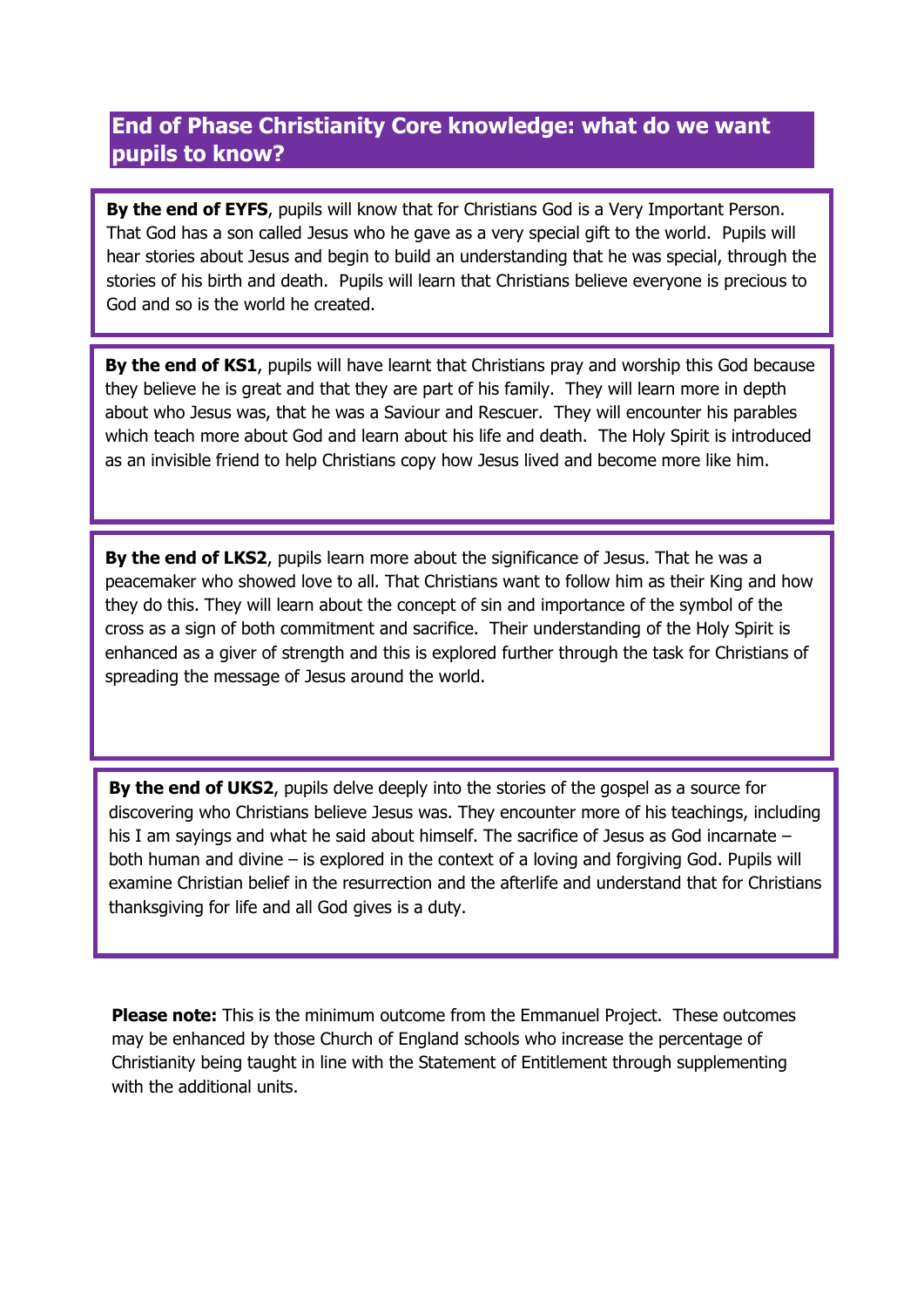#### **End of phase Judaism Core knowledge : What do we want pupils to know?**

**By the end of KS1**, pupils learn about the importance of the Torah for Jewish people. They encounter some of the stories such as creation, Jonah or Ruth and discuss possible meanings. Importantly they learn Jewish people follow the teachings of the Torah as a rule book for life and learn about how the Torah is remembered and respected. They learn about the importance of Shabbat and the role of other Jewish festivals.

**By the end of KS2**, pupils learn about some of the Torah stories in more detail, especially the Exodus story and the importance of covenant with God for Jewish people. They extend their learning into philosophical and theological conversation about holiness and describe and compare different Jewish celebrations.

**Please note**: the above will depend on if both Judaism units are taught in your KS2 scheme of work.

## **End of phase Hinduism Core knowledge : What do we want pupils to know?**

**By the end of KS2**, pupils learn that Hinduism is a complex tradition which draws on many ancient philosophies. They will encounter some of the traditional stories told to Hindu children and some of the inspirational figures. Pupils will learn some of the key teachings about the Hindu's Supreme Being Brahman and other deities worshipped. They will learn that Hindus take their religious responsibilities seriously; and that even Hindu children must learn to take responsibility for gathering good karma in an attempt to break the cycle of birth and re-birth.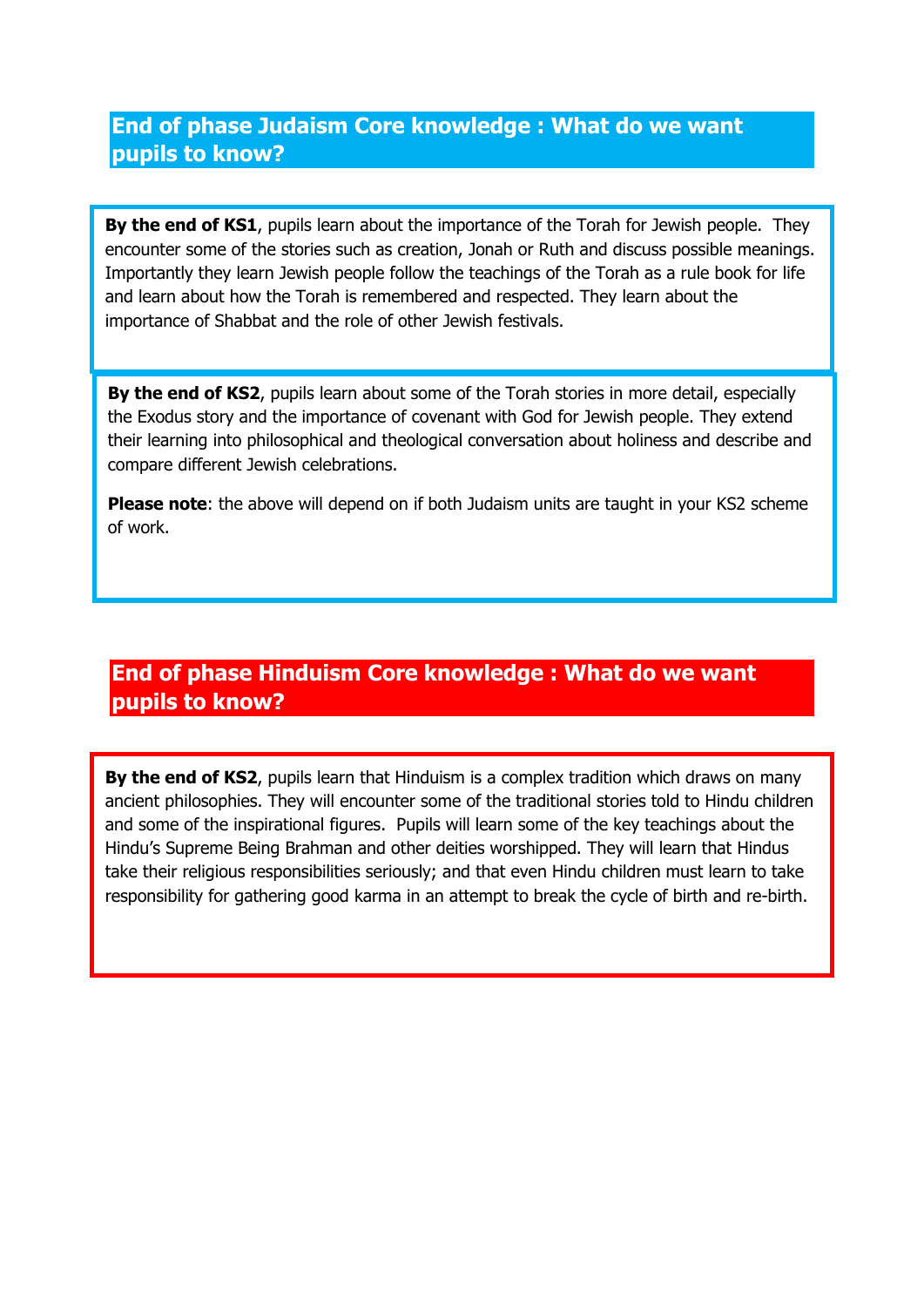#### **End of phase Islam Core knowledge : What do we want pupils to know?**

**By the end of KS1**, pupils are introduced to Islam through the stories of Muhammad who they learn is an important person to Muslims. They encounter the name 'Allah' and learn about other names used to describe him. Pupils explore the festival of Ramadan and Eid and learn the words 'fasting' and 'sharing' to talk about what Muslims do during these festivals.

.

**By the end of KS2**, pupils learn that at the heart of Islam lies obedience and submission to Allah as creator. Pupils learn that Muslims across the world respond to the call of prayer as an act of submission and recite words of importance such as the Shahadah, a statement of faith in Muhammad as God's messenger, but also in the one-ness of God. These core beliefs are strengthened through the Global Islamic community, the ummah. Pupils encounter text from the Qur'an, understand how it is respected and revered, and learn about its importance as the revealed word of God.

### **End of phase Sikhism Core knowledge : What do we want pupils to know?**

**By the end of KS2**, pupils learn about the origins of Sikhism and the role of the guru as teacher of the light of God. Pupils listen and engage with stories from different Gurus of the past and learn about the present living guru, the Guru Granth Sahib. The importance of the value of equality is shared through the example of langar and beliefs around the oneness of God are introduced through learning how Sikhs pray and worship.

**Please note**: the above will depend on if both Sikhism units are taught in your KS2 scheme of work.